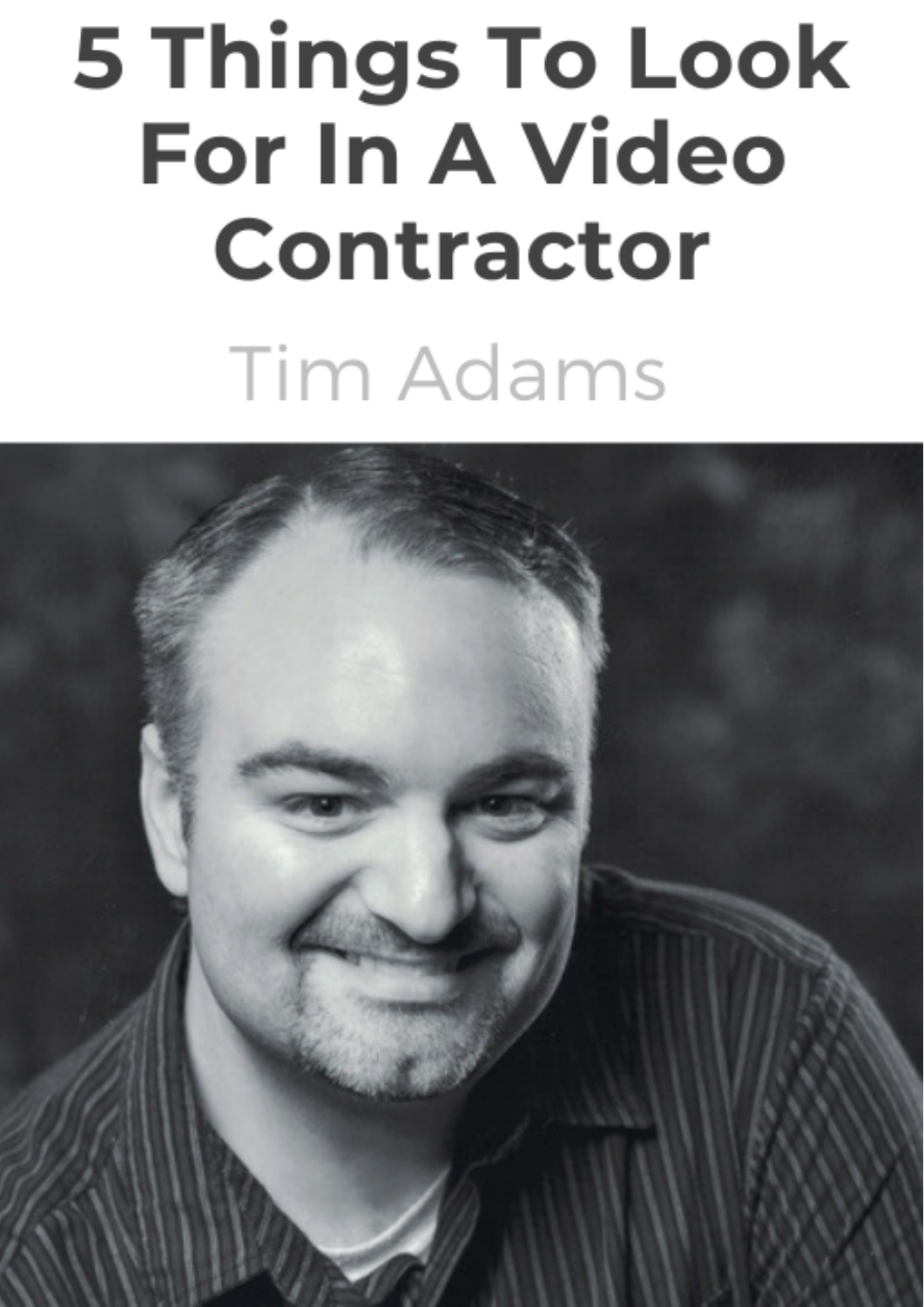We all know and have heard that video marketing is here to stay. But how do you know when you've found the right Video Contractor for you?

What criteria do you use to determine if they are a good fit?

Below are the top 5 criteria I recommend when going through an evaluation process to hire a Video Contractor.

Before we begin, let me introduce myself and share my experiences working with business owners, specifically in the area of video ...

Hi! I'm Tim Adams, owner of Timato Productions, and I have been producing video since 2001.

I have traveled to Africa, the Caribbean and all over the United States in order to tell the stories of brands and companies just like yours.

For me, story is everything and it is core to who a business is; it's part of your culture, your history, your products and services.

It affects everything you do, whether you realize it or not.

What's my story?

After discovering the awesomeness that is video, I was able to see firsthand the power of a well-told AND relevant story in the heart of Africa.

I spent time there, while supporting a 3-week evangelistic series.

With barely two years' experience, I was creating content for a worldwide satellite broadcast. And my videos were impacting people in powerful and positive ways.

Many of my videos documented some aspect of the local culture and community. When people saw themselves on the screen, they became quite emotional.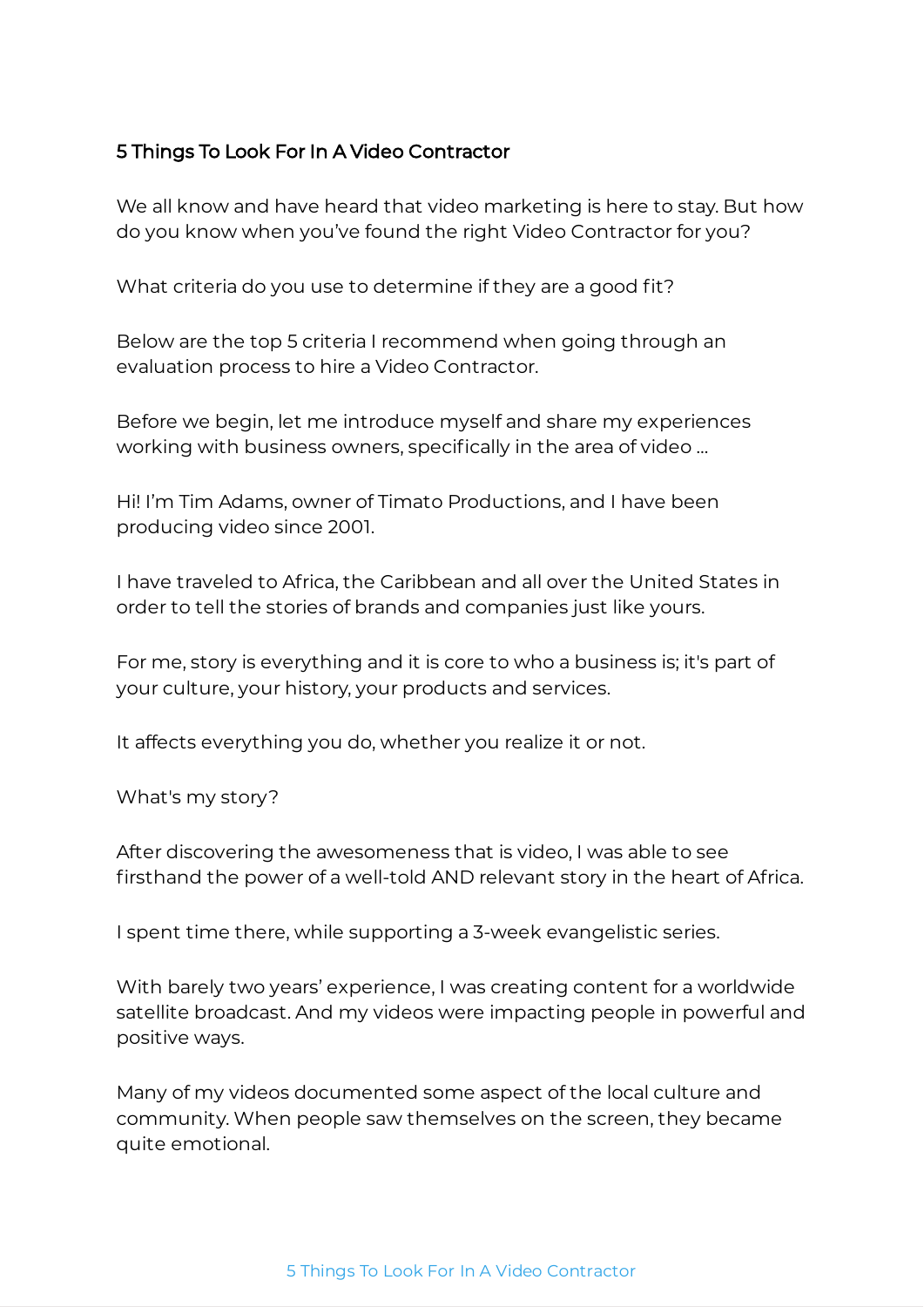It was here …

... that I first encountered the power of video. And it changed my life.

You've got to understand that I wasn't really sure what I wanted to do for a career up until this trip. Sure, making videos was fun, but I wasn't committed to this as a career path.

When I returned from my trip to Africa, that all changed. I enrolled in a local college and soon had my degree.

I haven't looked back since.

Once I discovered the power of visual storytelling …

I wanted to bring it to the business world because I see stories everywhere! The problem is, business owners are not trained in telling their stories. Oftentimes, they don't even know where to start.

I wrote this guide to help you, the business owner, hire the right video contractor for you and your business so you can ultimately tell your story in the most impactful way possible.

Enjoy! Here, are the top 5 criteria I recommend when going through an evaluation process to hire a Video Contractor:

## 1. EXPERIENCE

Business owners often don't understand the importance of experience in a video contractor.

Enthusiasm is not a match or replacement for an experienced professional who knows what can, and cannot, be done-particularly for a given budget.

Enthusiasm does not know where the limits are. And while they might be able to accomplish what you want; their efforts will likely not result in a quality end product.

#### 2. STYLE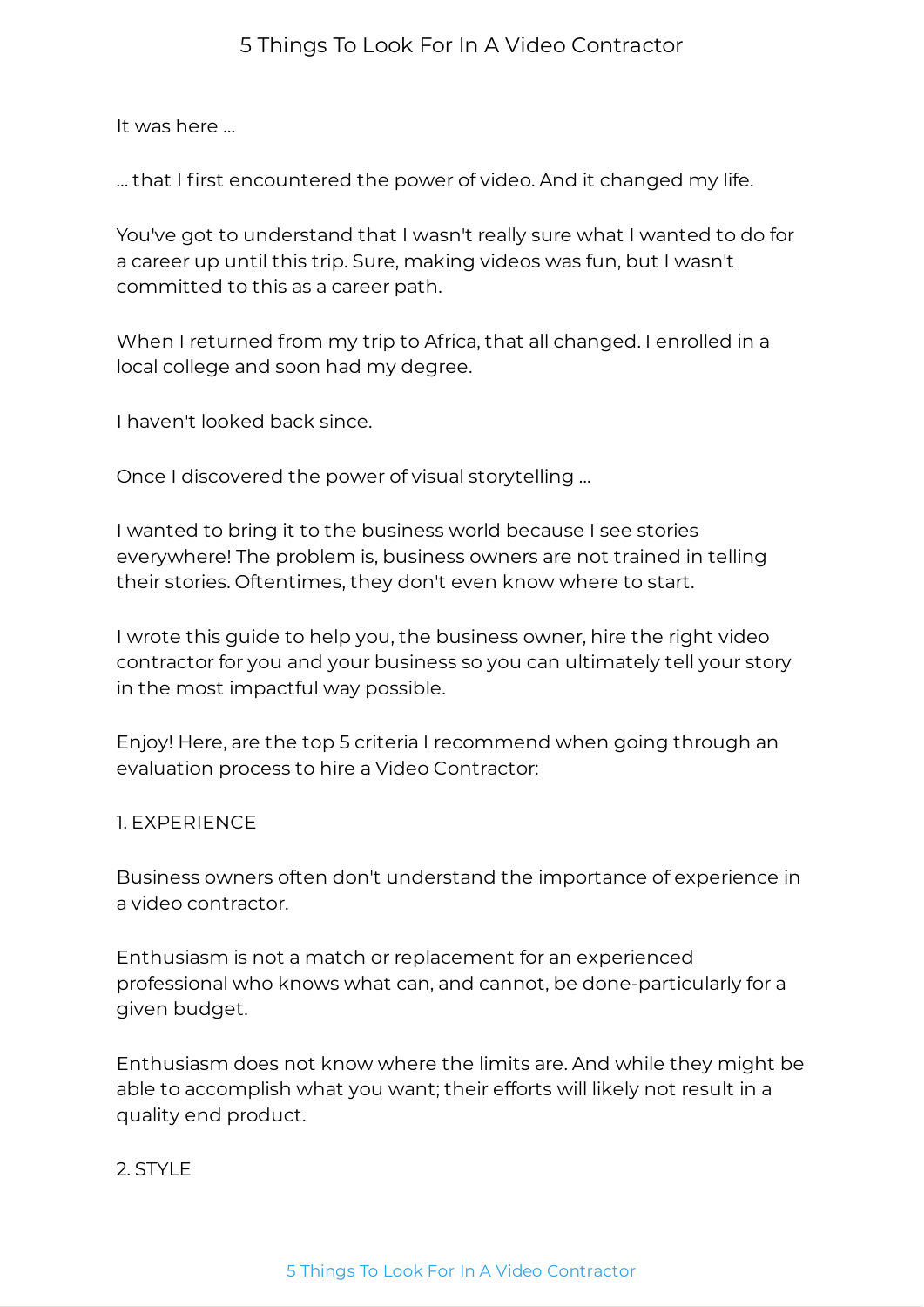While experience is hugely important, the style a professional brings …

… needs to be a match, not only your project, but your brand.

Every video professional has a personal style and this encompasses how they execute:

- The Shoot
- Shot Composition
- How much footage they shoot
- How many angles they need
- How they interact with you and your employees
- How they edit
- What music genres they tend to work with
- Color correction

And much, much more …

Style may not be immediately evident in terms of consistency, but it is there.

You want to focus in on things like shot composition, editing pace, flow and energy, and how they go about lighting their shots.

Color correction and how images are presented in the final video can say a lot about the style of a video contractor.

#### 3. PERSONALITY

You need to evaluate personality to see how well this person will blend into your corporate culture.

Are they someone who comes in and owns the space and is accustomed to taking complete control of their shooting environment?

Are they easy to get along with?

Are they brash, inappropriate, rude, prideful, easy going, collaborative, listens to your input, etc.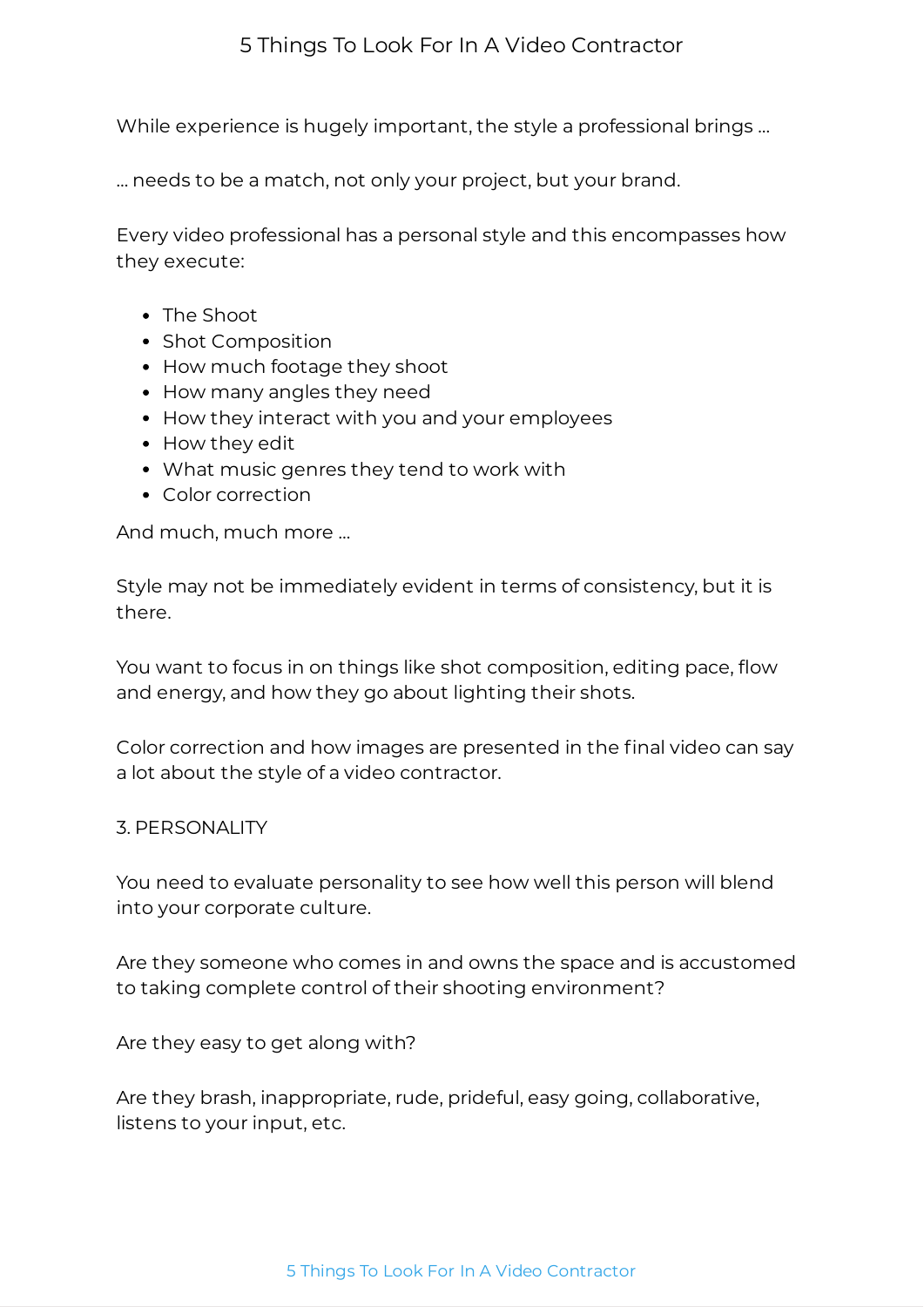You know your culture and a video professional should be able to blend into that culture fairly easily when it's a good fit and that allows them to exercise their creativity in a more natural way.

If it's the wrong fit, then there will be friction and stress for everyone as you have a clash of personality and culture and trying to make a square peg fit into a round hole never ends well.

Sometimes, a video professional is so desperate for the project they will say anything in order to get it.

As the client, you should have your radar up for anything that could indicate a poor fit and at the very least, bring it up for discussion.

If only to get it out in the open so it can be discussed to your satisfaction.

## 4. PROCESS

Does your video professional have a process for their projects?

It may not seem that important right now, but processes have a way of ensuring consistency, and when you work with a video professional, you want to know they have consistency in their work.

Viewing their past work is great, but often you are seeing the best of the best, but if they lack the processes to deliver what you need, you're wasting your money.

Budget does play an important role in this discussion, as money tends to buy quality.

But you should know what their baseline standard of quality is and if they can't deliver work that visually shows that baseline, I would strongly consider finding someone else.

Knowing what you can expect is hugely important.

A process can also help establish proper expectations, for both you and the producer.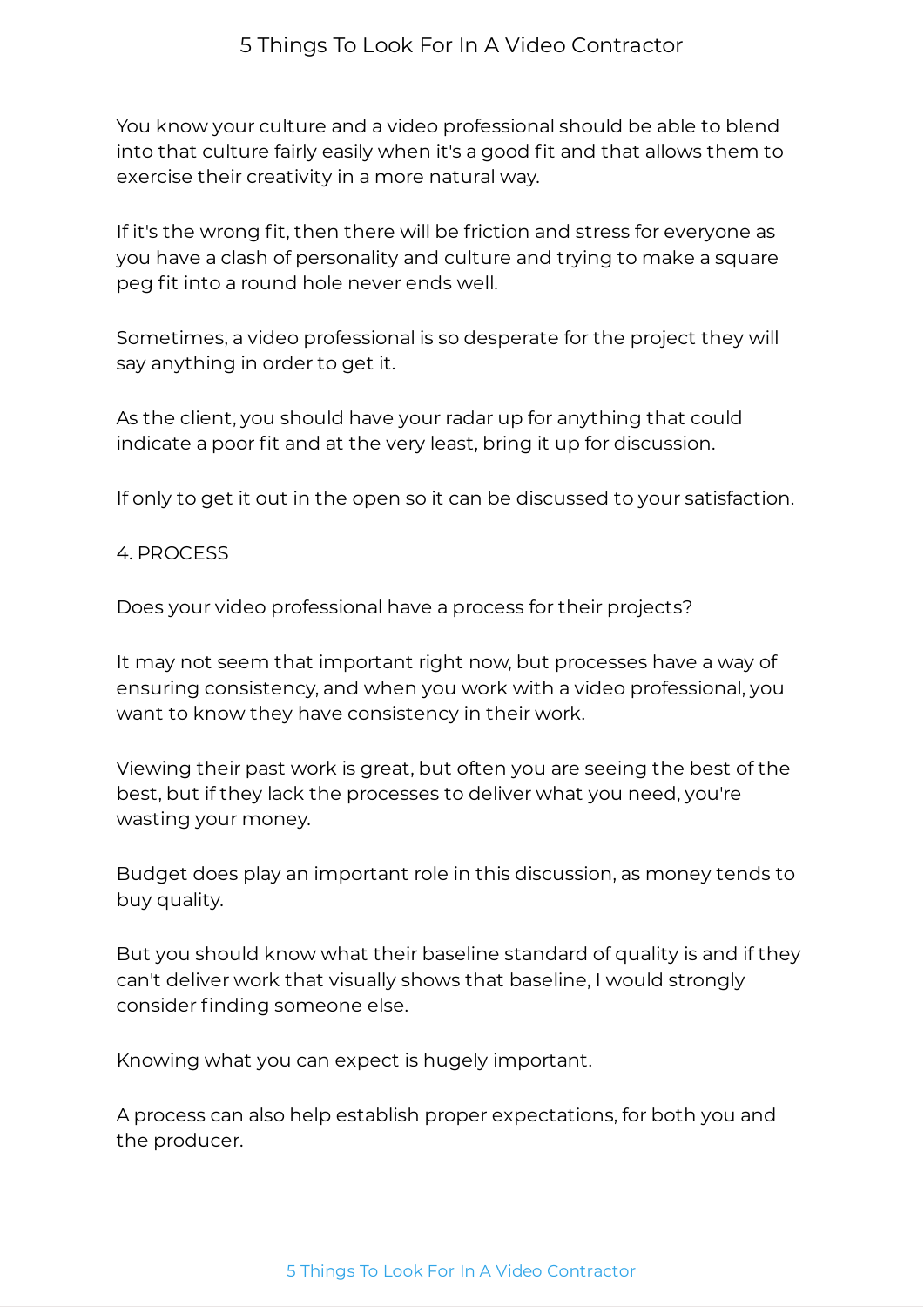You need to know what to expect, when to expect it, and the level of communication and collaboration you will experience with the producer.

Similarly, the producer needs to know what you are expecting as a final video, the budget, the project timeline and where the important milestones are for the project so they can be sure to hit those on time and on budget.

#### 5. ADAPTABILITY

There is an old military strategy adage that says "no plan survives first contact."

In video production, the same is true …

… a plan is great as a starting point, but being able to adapt to reality is hugely important.

Production is a fluid environment as there are often many factors that cannot be controlled and the producer should be able to flow with those changes (within reason).

For example:

When shooting interviews or testimonials in an office environment, things like people talking as they walk by the door to the room, you're shooting in …

… a phone going off, a change in the weather leads to the need to adjust the lighting, batteries in equipment dying, memory cards filling up, messaging needs to change, script or teleprompter changes …

… these are all things that have happened to me in production.

Sometimes these issues are avoidable, sometimes not.

The key here is that life is all about change and your producer needs to be able to adapt to those changes without getting a negative attitude or becoming frustrated or angry.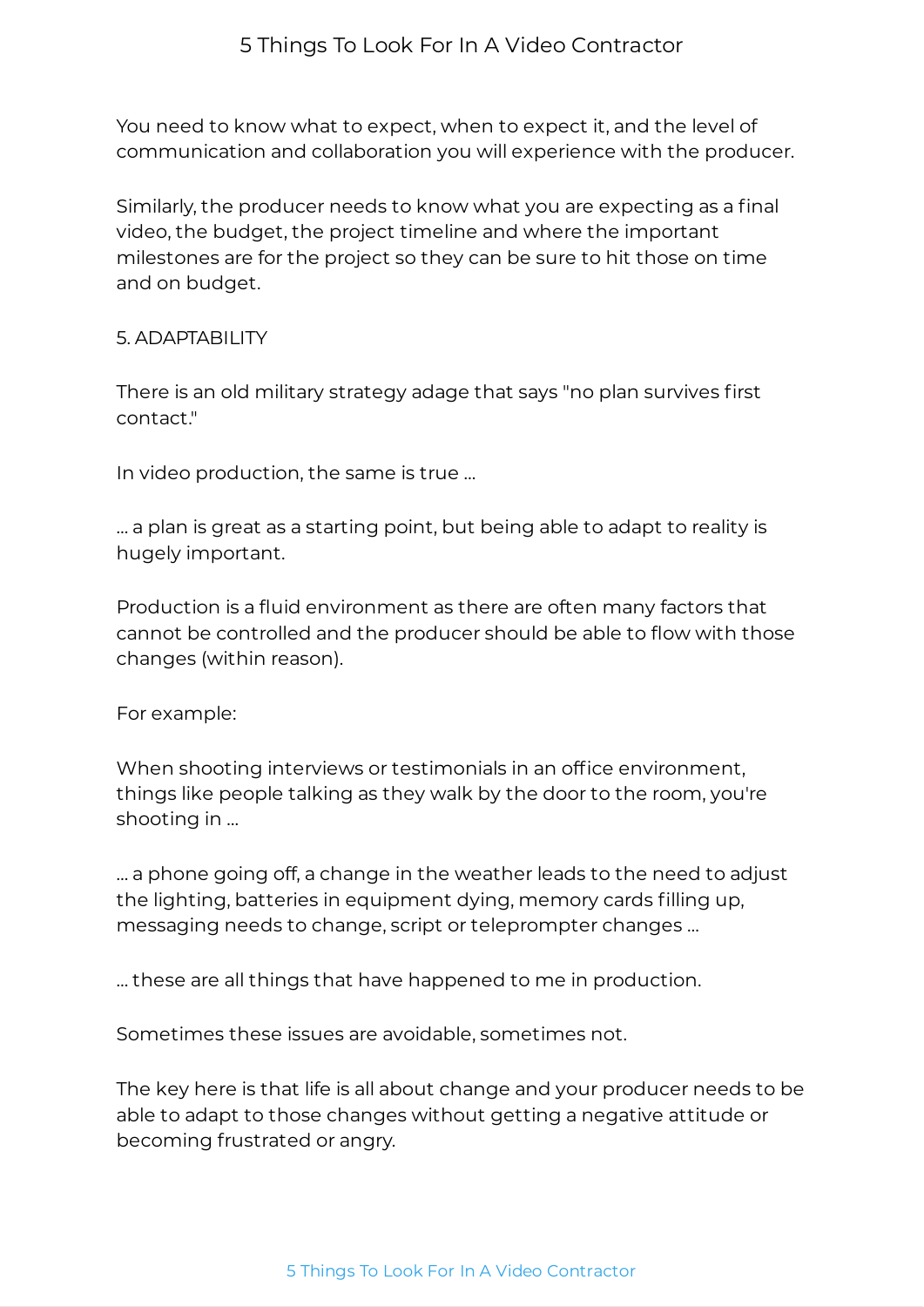This could fall into personality, but I feel that this is an important enough character trait that it needs to be discussed separately.

I have been on many projects where the person in charge had a bad attitude, treated people with disrespect or worse because they were not adaptable to a changing reality.

Often, people get angry because of an unmet expectation and this is why open and honest communication prior to the shoot is so important because it gets everyone on the same page and establishes what those expectations will be.

Another important component to being adaptable is being able to operate within a specified budget.

Many times, a client doesn't have the budget for the video they want.

Rather than walking away from the project, it's important to work with the client to explain why their budget isn't high enough.

And find a way to accomplish what they want (or close to it) while staying within the reality of the money they have to spend.

In the end, working with a professional video contractor should be enjoyable and fun.

And if you have had an experience that doesn't match that, then it's likely one of these 5 things are to blame.

Finding a video professional can be daunting as anyone with a DSLR camera seems to consider themselves a video professional these days.

This is why experience is at the top of this list.

It is the single characteristic that'll help ensure you're making a wise investment.

It is the single characteristic that'll keep your mind at ease, knowing you're working with someone who's been there, done that …